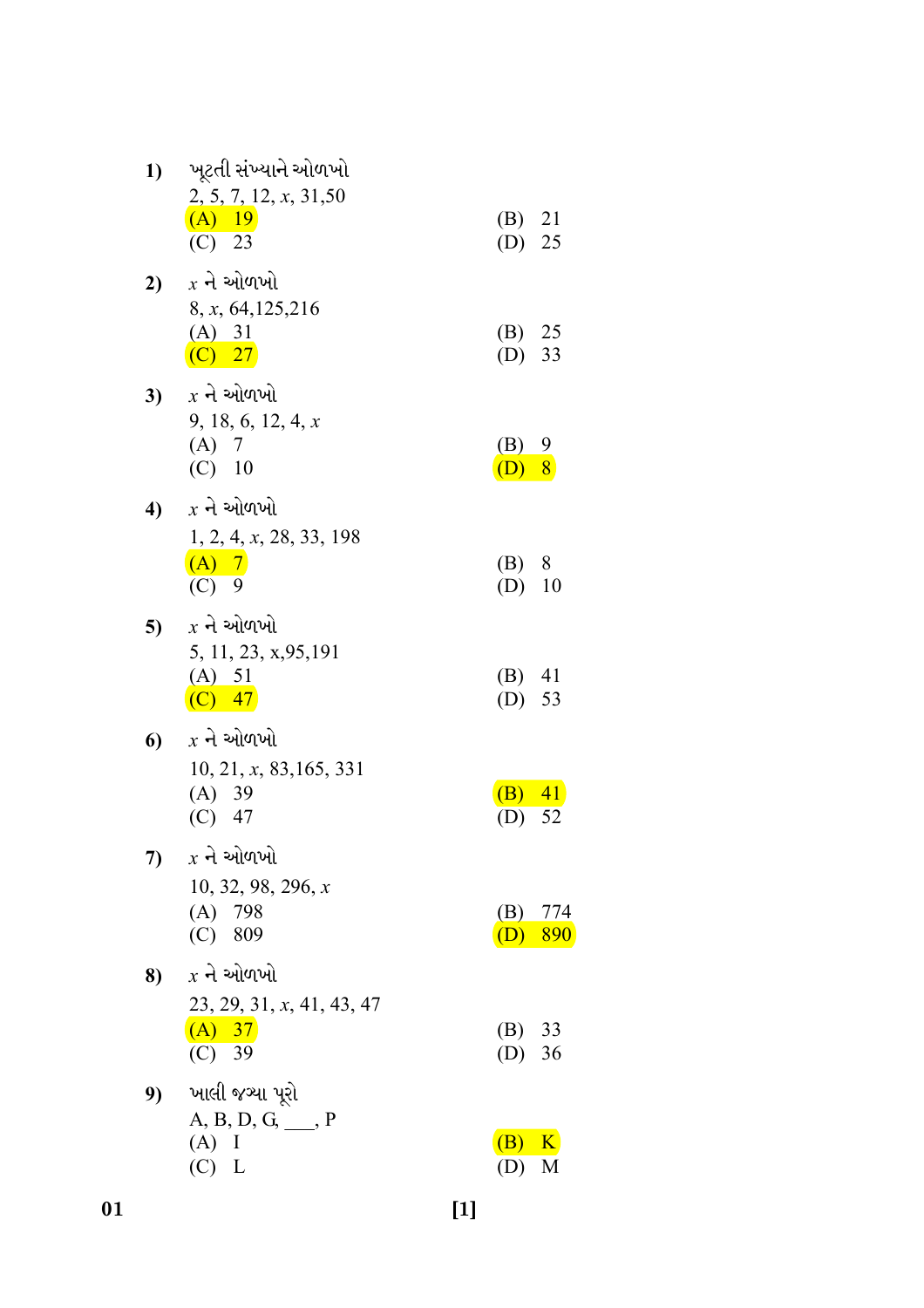|     | 10) ખાલી જગ્યા પૂરો.                                                                                                          |                                    |
|-----|-------------------------------------------------------------------------------------------------------------------------------|------------------------------------|
|     | $U, O, I, \_\_\_A$<br>$(A)$ D                                                                                                 | (B) F                              |
|     | $(C)$ E                                                                                                                       | $(D)$ G                            |
|     | 11) ખાલી જગ્યા પૂરો.                                                                                                          |                                    |
|     | $A, B, D, G, K, \_\_$ .<br>(A) Q                                                                                              | $(B)$ R                            |
|     | $(C)$ $P$                                                                                                                     | $(D)$ O                            |
|     | 12) ખાલી જગ્યા પૂરો.                                                                                                          |                                    |
|     | $A, D, I, R, \_\_$                                                                                                            |                                    |
|     | $(A)$ I<br>(C) K                                                                                                              | $(B)$ J<br>(D) L                   |
|     | 13) % HYDERBAD = IXEDSABC, τλ ALGERIA=                                                                                        |                                    |
|     | (A) BKHDTHB                                                                                                                   | (B) BKDHSHB                        |
|     | (C) BKHDHSB                                                                                                                   | (D) BKHDSHB                        |
|     | 14) ΦΙ ΑΗΜΕDABAD = BINFEBCBE, τι ΒΑRODA=                                                                                      |                                    |
|     | (A) CBSPFB<br>(C) CBSPEB                                                                                                      | <b>CBPSFB</b><br>(B)<br>(D) CBSPBE |
|     |                                                                                                                               |                                    |
|     | 15) $\%$ DEBTOR=314628, dl ROBE =<br>$(A)$ 8246                                                                               | $(B)$ 8214                         |
|     | 8243<br>(C)                                                                                                                   | $(D)$ 8241                         |
|     | 16) એ POLICE=QQOMHK, તો ARMY=                                                                                                 |                                    |
|     | <b>BTCP</b><br>(A)                                                                                                            | $(B)$ BTPC                         |
|     | <b>BPTC</b><br>(C)                                                                                                            | <b>BCPT</b><br>(D)                 |
| 17) | જો WINDOW=WODNIW, તો DRAWER=<br>(A) REDAWE                                                                                    | (B) REWADF                         |
|     | (C) REWADR                                                                                                                    | <b>REWARD</b><br>(D)               |
|     | 18) ખાલી જચ્યા પૂરો                                                                                                           |                                    |
|     | $B, F, J, \_\_\_$ V                                                                                                           |                                    |
|     | $(A)$ Q<br>$\mathbf{P}$                                                                                                       | R<br>(B)<br>(D)<br>T               |
|     |                                                                                                                               |                                    |
| 19) | એક છોકરીની ઓળખાણ આપતા વિપીન કહે છે --- તેની માતા મારી સાસુંની એકમાત્ર<br>દિકરી છે. તે છોકરી સાથે વિપીનનો શો સંબંધ છે <i>?</i> |                                    |
|     | $(A)$ sist                                                                                                                    | <u>(B) પિતા</u>                    |
|     | ભાઈ<br>(C)                                                                                                                    | (D) પતિ                            |
|     |                                                                                                                               |                                    |

 $(P.T.O.)$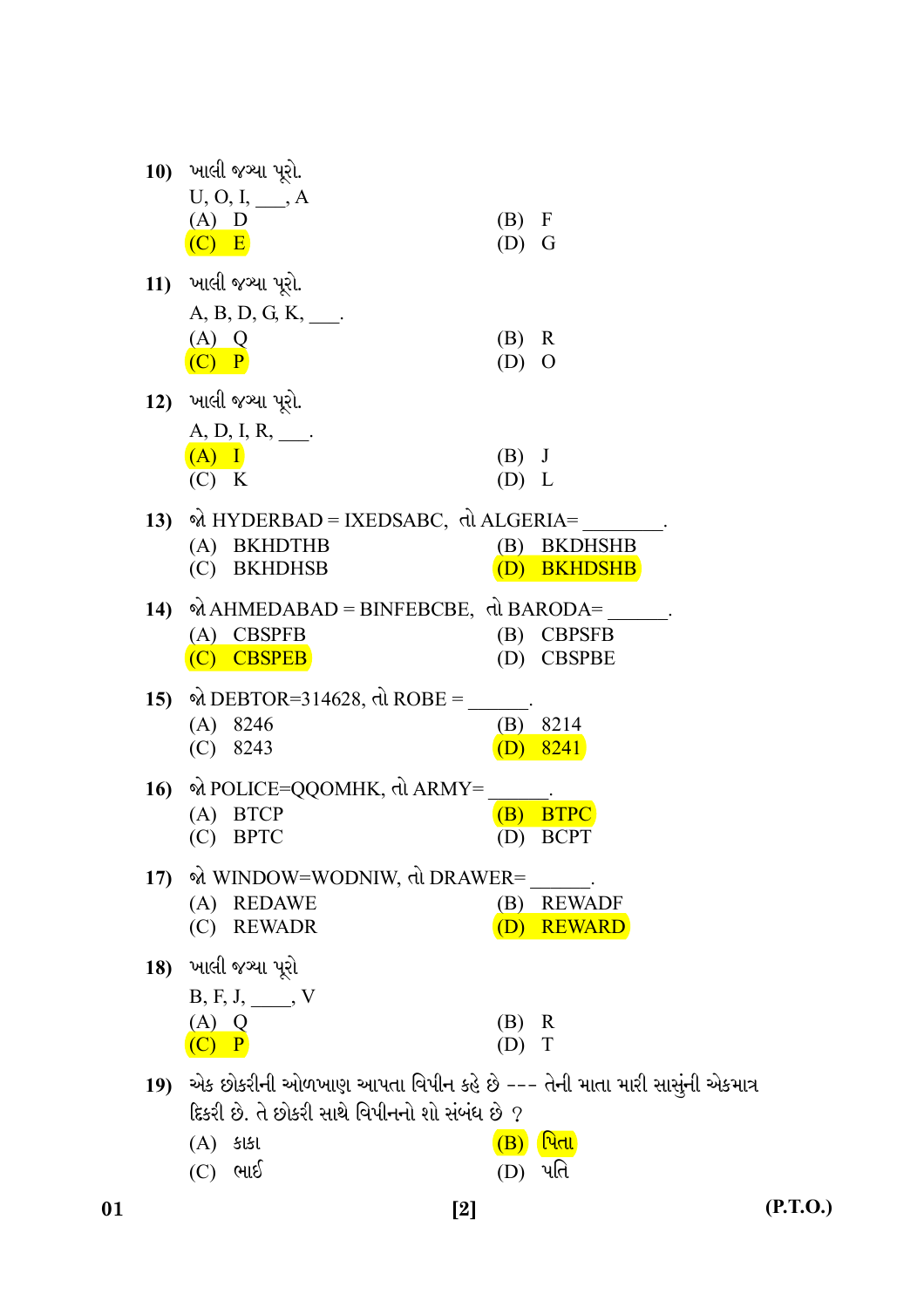|     | અનુજનો મનિષ સાથે શો સંબંધ છે ?                                                            | 20) મનિષ તરફ આંગળી ચીંધતા અનુજ કહે છે --- તે મારા પુત્રની માતાના પિતાનો પુત્ર છે.                                                                                                                                      |
|-----|-------------------------------------------------------------------------------------------|------------------------------------------------------------------------------------------------------------------------------------------------------------------------------------------------------------------------|
|     | ભાઈ<br>(A)<br>$(C)$ ભત્રીજો                                                               | $\overline{(B)}$ સાળો<br>(D) પુત્ર                                                                                                                                                                                     |
|     | છે. આરંભિક બિંદુથી હવે તે કેટલો દૂર છે ?                                                  | 21) દિપક પૂર્વ તરફ ચાલવાનું શરૂ કરે છે. 75 મીટર ચાલ્યા બાદ, તે ડાબે વળી અને 25 મીટર સીધો<br>ચાલે છે. ફરી તે ડાબે વળી, 40 મીટર સીધો ચાલી, ફરીથી ડાબે વળી અને 25 મીટર સીધો ચાલે                                          |
|     | $(A)$ 35 મીટર                                                                             | $(B)$ 30 મીટર                                                                                                                                                                                                          |
|     | $(C)$ 40 મીટર                                                                             | (D) 50 મીટર                                                                                                                                                                                                            |
|     | ચાલે છે. હવે તે તેના આરંભિક બિંદુથી કેટલો દૂર છે ?                                        | 22) રોહન ઉત્તર તરફ 3 કિમીનું અંતર ચાલે છે, પછી તેના ડાબે વળી, અને 2 કિમી ચાલે છે. તે<br>ફરીથી ડાબે વળી અને 3 કિમી ચાલે છે. આ બિંદુ પર, તે ફરીથી તેના ડાબે વળી અને 3 કિમી                                               |
|     | $(A) 1$ डिभी                                                                              | (B) 2કિમી                                                                                                                                                                                                              |
|     | $(C)$ 3 $\mathbb{S}$ əll                                                                  | (D) 454                                                                                                                                                                                                                |
|     | કેટલી દૂર છે ?                                                                            | 23)   પશ્ચિમ તરફ નમિતા 14 મી ચાલી, પછી તેના જમણે વળી, અને 14મી ચાલી, પછી ડાબે વળી<br>અને 10 મી ચાલે છે. ફરી તે ડાબે વળી અને 14 મી ચાલે છે. તેના આરંભિક બિંદુ થી હવે તે                                                 |
|     | $(A)$ 10m<br>$(C)$ 38m                                                                    | (B)<br>24m<br>28m<br>(D)                                                                                                                                                                                               |
|     | આરંભિક બિંદુથી હવે તે કેટલો દૂર અને કઈ દિશામાં છે ?<br>$(A)$ 10m उत्तर<br>$(C)$ 20m उत्तर | 24) સંજીવ દક્ષિણમાં 10મી ચાલી, ડાબે વળી અને 20મી ચાલે છે. તે પછી જમણે વળી અને 20મી<br>ચાલે છે. તે ફરીથી જમણે વળી અને 20મી ચાલે છે. તે પછી જમણે વળી અને 10મી ચાલે છે.<br>$\overline{(B)}$ 20 m દક્ષિણ<br>(D) 10m દક્ષિણ |
| 25) | ફરીથી ડાબે વળે છે. હવે તે કઈ દિશામાં ચાલે છે $\,$                                         | ગોવિંદ ઉત્તર તરફ ચાલે છે, પછી તે જમણે વળી અને પછી તેના ડાબે વળે છે. 1કિમી બાદ, તે                                                                                                                                      |
|     | ઉત્તર<br>(A)                                                                              | દક્ષિણ<br>(B)                                                                                                                                                                                                          |
|     | $(C)$ પૂર્વ                                                                               | <mark>પશ્ચિમ</mark><br>(D)                                                                                                                                                                                             |
| 26) |                                                                                           | એક વ્યક્તિ પૂર્વ તરફ 1કિમી ચાલી, દક્ષિણે વળી અને 5કિમી ચાલે છે. ફરીથી તે પૂર્વ તરફ વળી<br>અને 2 કિમી ચાલે છે. પછી તે ઉત્તર તરફ વળી અને 9 કિમી ચાલે છે. આરંભિક બિંદુથી તે હવે                                           |
|     | કેટલો દૂર છે ?<br>3km<br><u>(A)</u>                                                       | 4km<br>(B)                                                                                                                                                                                                             |
|     | (C)<br>5km                                                                                | 7km<br>(D)                                                                                                                                                                                                             |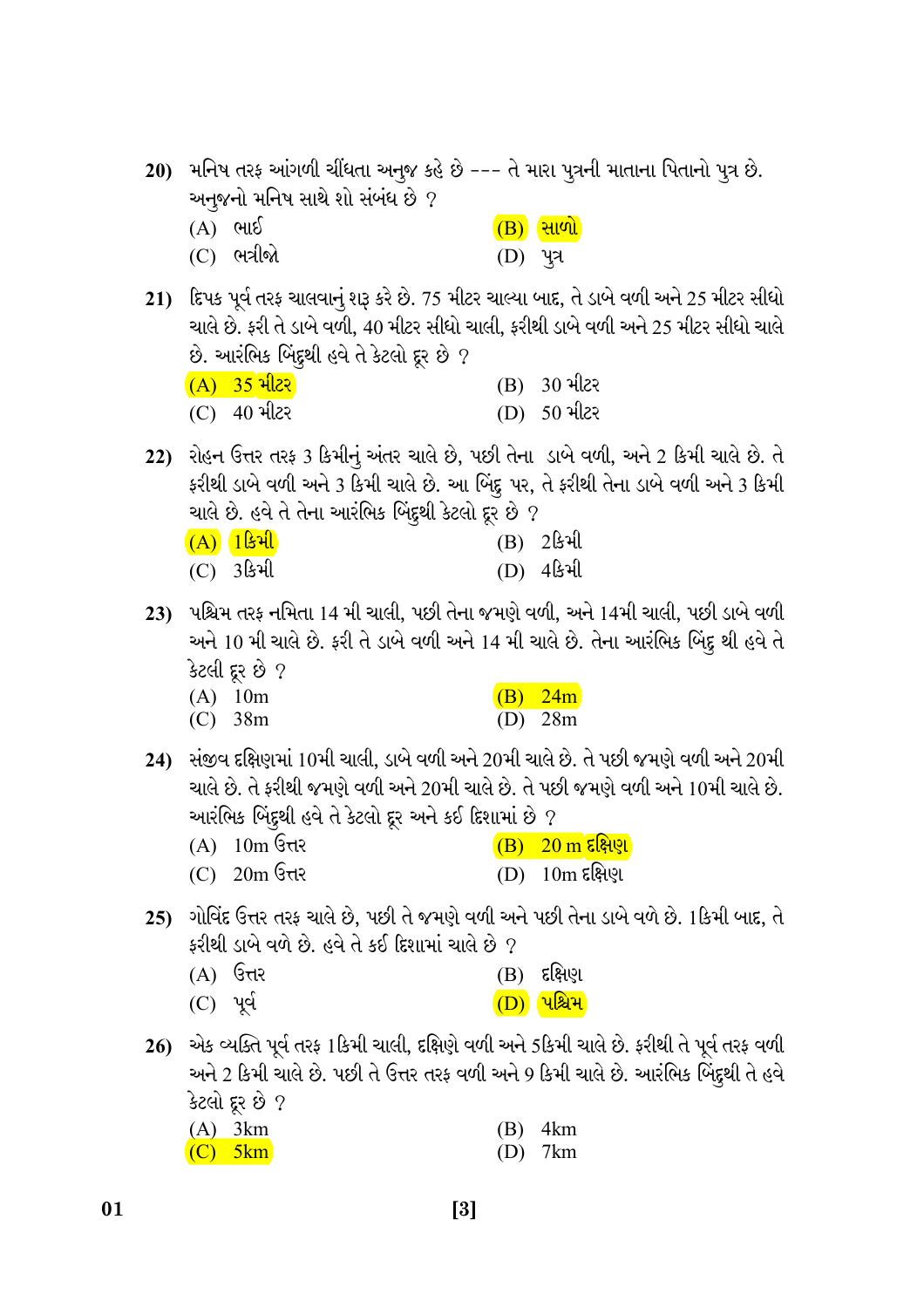## નિમ્ન વિધાનોને વાંચી અને પ્રશ્ન નંબર 27 થી 31 ના જવાબ આપો :

A,B,C,D અને E એમ 5 મિત્રો છે. A, B કરતાં ટૂંકો છે, પણ E કરતાં ઊંચો છે. સૌથી ઊંચો C છે. D, B કરતાં થોડો ટૂંકો છે અને A કરતાં થોડો ઊંચો છે.

- $27)$  સૌથી ટૂંકો કોણ છે ?
	- $(A)$  A (B) B  $(C)$  C  $(D) E$

28) જો તે ઊંચાઈના ક્રમમાં ઉભા રહે તો વચ્ચે કોણ આવશે ?

| $(A)$ D | $(B)$ B |  |
|---------|---------|--|
| $(C)$ A | $(D)$ C |  |

- 29) જો તે ઊંચાઈના વધતા ક્રમમાં ઉભા રહે તો બીજો કોણ હશે ?  $(A)$  A  $(B)$  B
	- $(C)$  C  $(D)$  D

 $30$ ) િ ઊંચાઈમાં ઊતરતા ક્રમે બીજા સ્થાને કોણ આવશે ?  $(A)$  B  $(B)$  A

- $(C) E$  $(D)$  D
- 31) D કરતાં ઊંચો પણ C કરતાં ટૂંકો કોણ છે ?  $(A) E$  $(B)$  C  $(C)$  A  $(D)$  B

## નિમ્ન વિધાનોને વાંચી અને પ્રશ્ન નંબર 32 થી 36 ના જવાબ આપો :

આઠ વ્યક્તિઓ L, M ,N ,P,Q,R,S અને T એક વર્તુળમાં કેન્દ્રાભિમૂખી બેઠા છે. R, L અને S ની વચ્ચે બેઠો છે. S, જે Q ની બાજુમાં છે તે T ની જમણી બાજુ 2 સ્થાન છોડીને બેઠો છે. Q, T ની જમણી બાજૂ 1 સ્થાન છોડીને બેઠો છે. M, R ની ડાબી બાજુ 2 સ્થાન છોડીને બેઠો છે.

- 32) M ની સામે કોણ બેઠું છે ?
	- $(A)$   $P$
	- $(C) Q$
- $(B) L$
- (D) આમાંથી કોઈ નહીં
- 33) S કયા બે વ્યક્તિઓની વચ્ચે બેઠો છે ?
	- $(A) L$  અને O
	- $(C)$  R અને Q
- 34) S ની સામે કોણ બેઠું છે ?
	- $(A)$  W
	- $(C)$  T
	-
- 35) નિમ્નમાંથી કોણ Q ની બાજુમાં છે ?
	- $(A)$  S
	- $(C)$  L
- $(B)$  M અને O
- (D) આમાંથી કોઈ નહીં
- $(B)$  P
- $(D)$  કાં તો N અથવા P
- $(B)$  R
- (D) આમાંથી કોઈ નહીં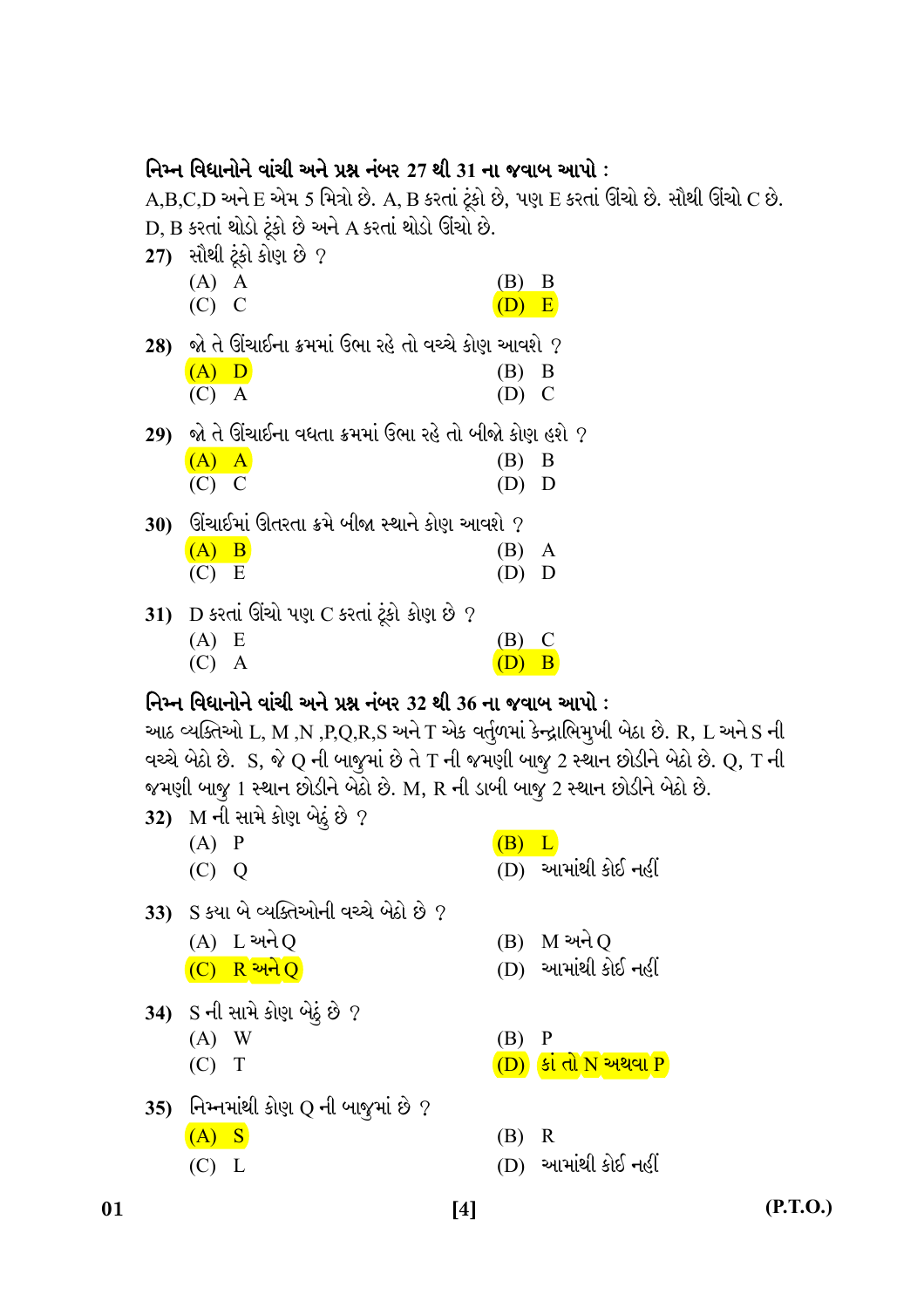|         | 36) L ની ડાબી તરફ તરત જ બાજુમાં કોણ બેઠું છે ? |       |                     |
|---------|------------------------------------------------|-------|---------------------|
| $(A)$ R |                                                | (B) S |                     |
| $(C)$ Q |                                                |       | (D) આમાંથી કોઈ નહીં |

37) જે દિવસ થી પ્રધાનમંત્રીનો પદભાર સંભાબ્યો હોય, તે કાળક્રમ પ્રમાણે, પ્રથમ થી આખરી ક્રમમાં ભારતનાં નિમ્ન પ્રધાનમંત્રીઓને ગોઠવો.

- $(1)$  વી.પી. સિંહ
- <u>(2) ચરણ સિંઘ</u>
- (3) ચંદ્રશેખર
- $(4)$  મોરારજી દેસાઈ
- $(A)$  1,2,3,4 (B)  $4,2,1,3$
- (D)  $2,4,3,1$  $(C)$  4,1,3,2

38) ભારતનાં રાષ્ટ્રપતિ માટે નિમ્નમાંથી કયું વિધાન ખોટું છે ?

- (1) તેમની ઉંમર ઓછામાં ઓછી 30 વર્ષ હોવી જોઈએ.
- (2) તેઓ 5 વર્ષ માટે હોદો સંભાળશે.
- (3) તેમની શપથવિધિ ભારતનાં ઉપરાષ્ટ્રપતિ લેવડાવશે.
- (4) તેમને ફરીથી ચુંટવામાં નહીં આવે.
- (A) ફક્ત 1 અને 3  $(B)$   $55d$  1 અને 4
- $(C)$   $551$   $1, 3$   $21$ (D) 550 2 અને 4

39) નીચેના બંધારણીય સુધારાઓ તે સમયનાં ભારતનાં રાષ્ટ્રપતિ સાથે ગોઠવો.

- $(1)$  25 મો સુધારો
- $(2) 50$  મો સુધારો
- $(3)$  75 મો સુધારો

01

- $(4)$  100 મો સુધારો
- $(A)$  1b, 2c, 3a, 4d
- $(C)$  1c, 2b, 3a, 4d
- 40) નિમ્નમાંથી, રાજ્યસભા માટે કયું વિધાન સાચું છે ?
	- $(1)$  સભ્યોને 5 વર્ષ માટે ચૂંટવામાં આવે છે.
	- $(2)$  તેના અધ્યક્ષ ઉપરાષ્ટ્રપતિ હોય છે.
	- (3) રાષ્ટ્રપતિ 14 સભ્યોને નિયુક્ત કરી શકે છે.
	- (4) સભ્યોની ઉંમર ઓછામાં ઓછી 35 વર્ષની હોવી જોઈએ.
	- (A) ફક્ત 1 અને 2 (B) 55d 2 અને 3
	- $(D)$  આમાંથી કોઈ નહીં  $(C)$   $*st2$
- (a) એસ ડી શર્મા
- જ્ઞાની ઝૈલ સિંઘ  $(b)$
- વિ વિ ગિરી  $(c)$
- પ્રણવ મૂખજી  $(d)$
- (B) 1c, 2a, 3b, 4d
- (D) 1a, 2b, 3d, 4c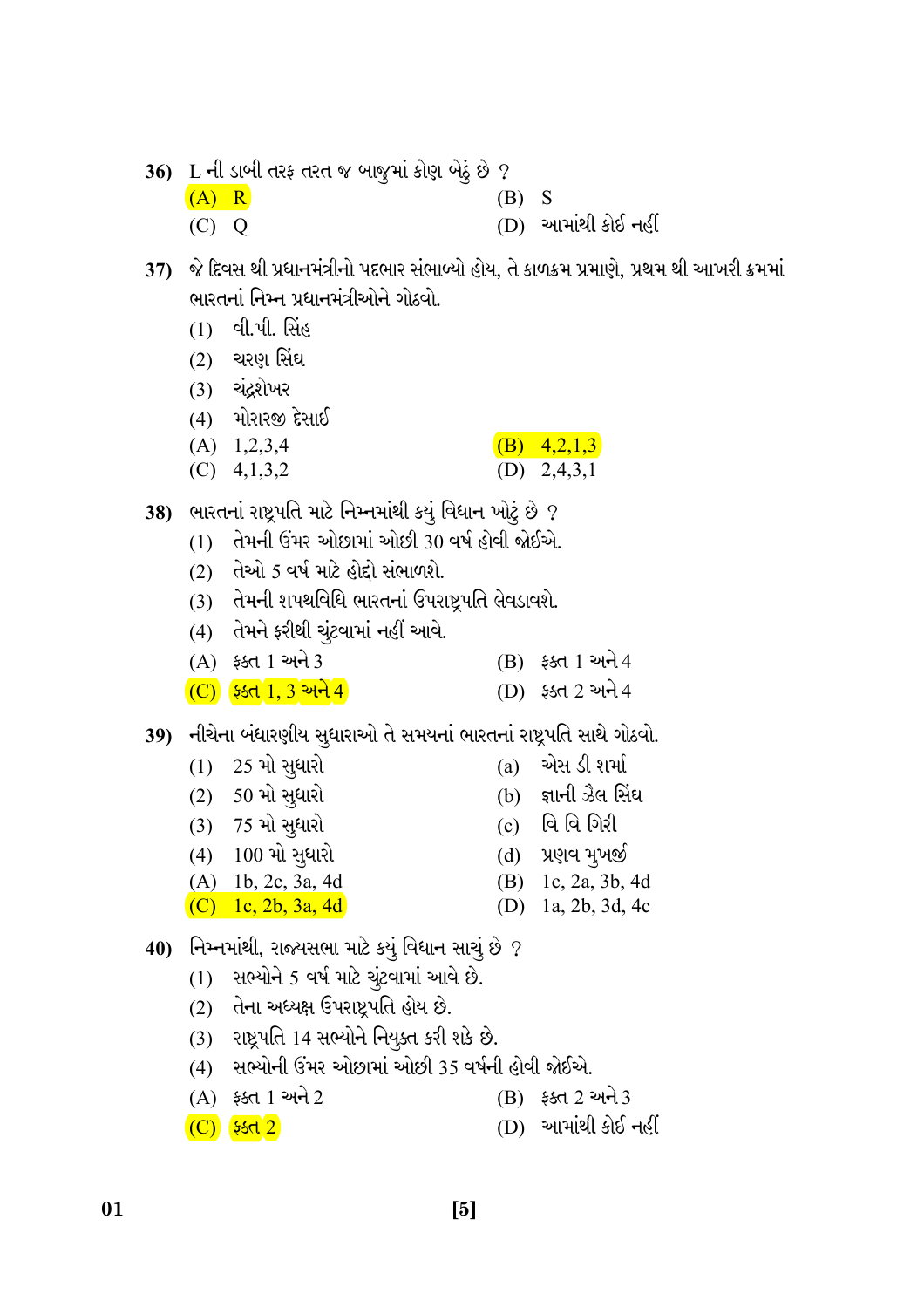$(C)$   $55d$  3 અને 4  $(D)$   $551$   $1$   $21$  $(1)$  તેહરી બંધ  $(a)$   $\xi$ <sup> $\gamma$ </sup> $\zeta$ ll  $(2)$  ભાકરા નાંગલ (b) સતલજ (3) હિરાક્ડ ભગીરથી  $(c)$  $(4)$  નાગાર્જુન સાગર મહાનદી  $(d)$  $(A)$  1c, 2b, 3a, 4d  $(B)$  1b, 2c, 3a, 4d  $(C)$  1d, 2c, 3a, 4b (D) 1c, 2b, 3d, 4a 43) નિમ્ન રાજ્યોને તેમની રાજધાની સાથે જોડો.  $(1)$  અરૂણાચલ પ્રદેશ શિલોંગ  $(a)$ (2) મણિપ<del>ૂ</del>ર એઝવાલ  $(b)$  $(3)$  મેઘાલય ઈટાનગર  $(c)$  $(4)$  મિઝોરમ ઈમ્કાલ  $(d)$  $(A)$  1c, 2d, 3a, 4b  $1d, 2c, 3a, 4b$ (B)  $(C)$  1c, 2d, 3b, 4a (D) 1a, 2b, 3d, 4c  $\,$  44)  $\,$  ઉત્તર થી દક્ષિણમાં નિમ્નમાંથી કઈ ગોઠવણી સાચી છે  $\,$  ?  $(A)$  પાલનપુર, ભાવનગર, આણંદ, અમદાવાદ (B) પાલનપૂર, આણંદ, અમદાવાદ, ભાવનગર  $(C)$  અમદાવાદ, ભાવનગર, આણંદ, પાલનપુર  $\overline{(D)}$  પાલનપુર, અમદાવાદ, આણંદ, ભાવનગર  $(1)$  મહારાષ્ટ્ર  $(2)$  ગુજરાત

42) નિમ્ન બંધને નદી સાથે ગોઠવો.

 $(A)$   $55d$  1, 3 અને 4

41) ભારતનાં ચુંટણી પંચ માટે નિમ્નમાંથી કયું વિધાન સાચું છે ? (1) તે ભારતનાં રાષ્ટ્રપતિની ચૂંટણીનું આયોજન કરે છે.

(3) તેની સ્થાપના વર્ષ 1952 માં થઈ હતી.

(4) તે એક બંધારણીય સંસ્થા છે.

(2) તે મહાનગર પાલિકાઓની ચૂંટણીનું આયોજન કરે છે.

 $(B)$   $55d$  1, 2 અને 4

- 45) 2011 ની વસ્તી ગણતરી મુજબ નિમ્ન રાજ્યોને વસ્તી ગીચતાના વધતા ક્રમે ગોઠવો.
	- **(3) રાજસ્થાન**
	- $(4)$  મધ્ય પ્રદેશ
	- $(A)$  4, 3, 2, 1  $(B)$  4,3,1,2
	- $(C)$  3,4,1,2 (D)  $3,4,2,1$
- 01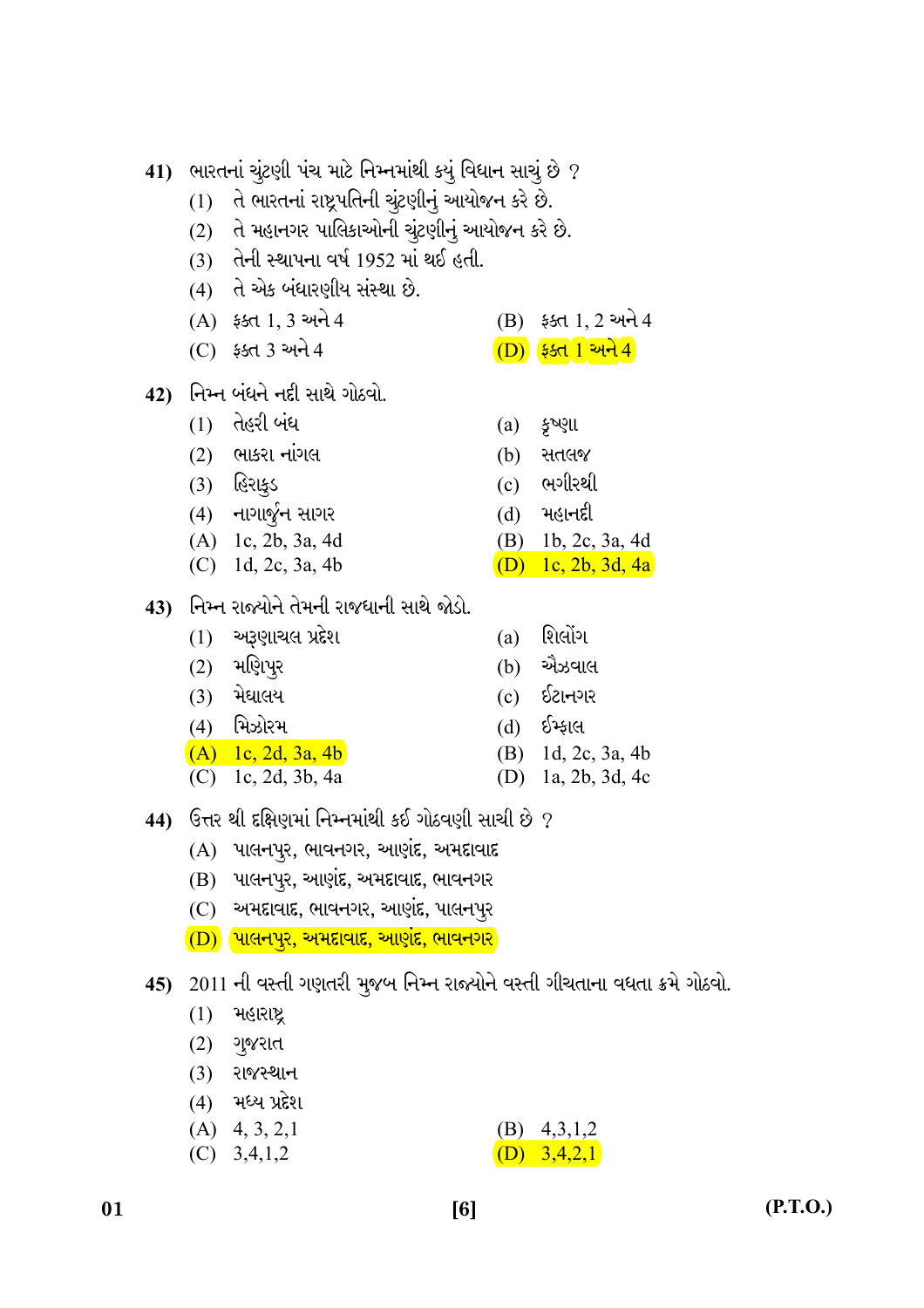- નીચે આપેલ વન્ય જીવન અભયારણ્યો જે રાજ્યોમાં સ્થિત છે તે પ્રમાણે ગોઠવો. 46)
	- $(1)$  કોર્બેટ નેશનલ પાર્ક
	- (2) પૅરીયાર વન્ય જીવન અભયારણ્ય
	- $(3)$  સુન્દરબન્ નેશનલ પાર્ક
	- $(4)$  કાઝીરંગા નેશનલ પાર્ક
	- $(A)$  1d, 2a, 3c, 4b
	- (C) 1a, 2b, 3c, 4d
- 47) નીચેના યુદ્ધોને કાળક્રમ પ્રમાણે ગોઠવો.
	- $(1)$  પ્લાસીનું યુદ્ધ
	- $(2)$  ਪાનીપતનું 3જું યુદ્ધ
	- $(3)$  બક્સરનું યુદ્ધ
	- $(4)$  તરાઈનનું યુદ્ધ
	- $(A)$  4,3,2,1
	- $(C)$  4,1,3,2
- 48) નીચે આપેલ મંદિરો જે રાજ્યોમાં સ્થિત છે તે પ્રમાણે ગોઠવો.
	- $(1)$  બિહદેશ્વર મંદિર  $(a)$  રાજસ્થાન  $(2)$  કોણાર્ક સૂર્ય મંદિર  $(b)$ તતમિલનાડ્  $(3)$  દેલવાડા મંદિર ઉત્તરાખંડ  $(c)$  $(4)$  કેદારનાથ મંદિર ઓરિસ્સા  $(d)$
	- $(A)$  1d, 2a, 3c, 4b (B) 1b, 2d, 3a, 4c
	- (C) 1c, 2a, 3b, 4c
- 49) નિમ્નમાંથી કયું વિધાન પાટણ માટે ખોટું છે ?
	- $(1)$  તે ચાવડા શાસકોની રાજધાની હતી.
	- (2) 18મી અને 19મી શતાબ્દીમાં તે બરોડા રાજ્યનો ભાગ હતો.
	- $(3)$  પાટણ જીલ્લાની રચના 2008 માં થઈ.
	- (4) આ જીલ્લામાં ગુજરાત સોલર પાર્ક છે.
	- (A) ફક્ત 3 અને 4  $(B)$   $5513$
	- $(C)$  55d 2 અને 3  $(D)$   $$5d$  2
- 50) નેતાજી સુભાષ ચંદ્ર બોસ બાબત નિમ્નમાંથી કયું વિધાન ખોટું છે ?
	- (1) તેમનો જન્મ 1897 માં કટકમાં થયો હતો.
	- (2) 1938 માં તે કોંગ્રેસનાં પ્રમુખ બન્યા.

01

- (3) तेमनी આત્મકથા "An Indian Pilgrim" છે.
- (4) તેમણે "The Indian Freedom Movement" નામક પૂસ્તક લખ્યું.
- $(B)$   $55d$  3 અને 4  $(A)$   $5514$
- (D) ફક્ત 1, 2 અને 4  $(C)$  ફક્ત 1 અને 4
- $(a)$  *કેરળ*
- $(b)$ આસામ
- $(c)$  ઉત્તરાખંડ

(B)  $4,1,2,3$  $(D)$  4,2,3,1

(D) 1d, 2b, 3a, 4c

- (d) પશ્ચિમ બંગાળ
- (B) 1b, 2a, 3d, 4c
- (D) 1c, 2a, 3d, 4b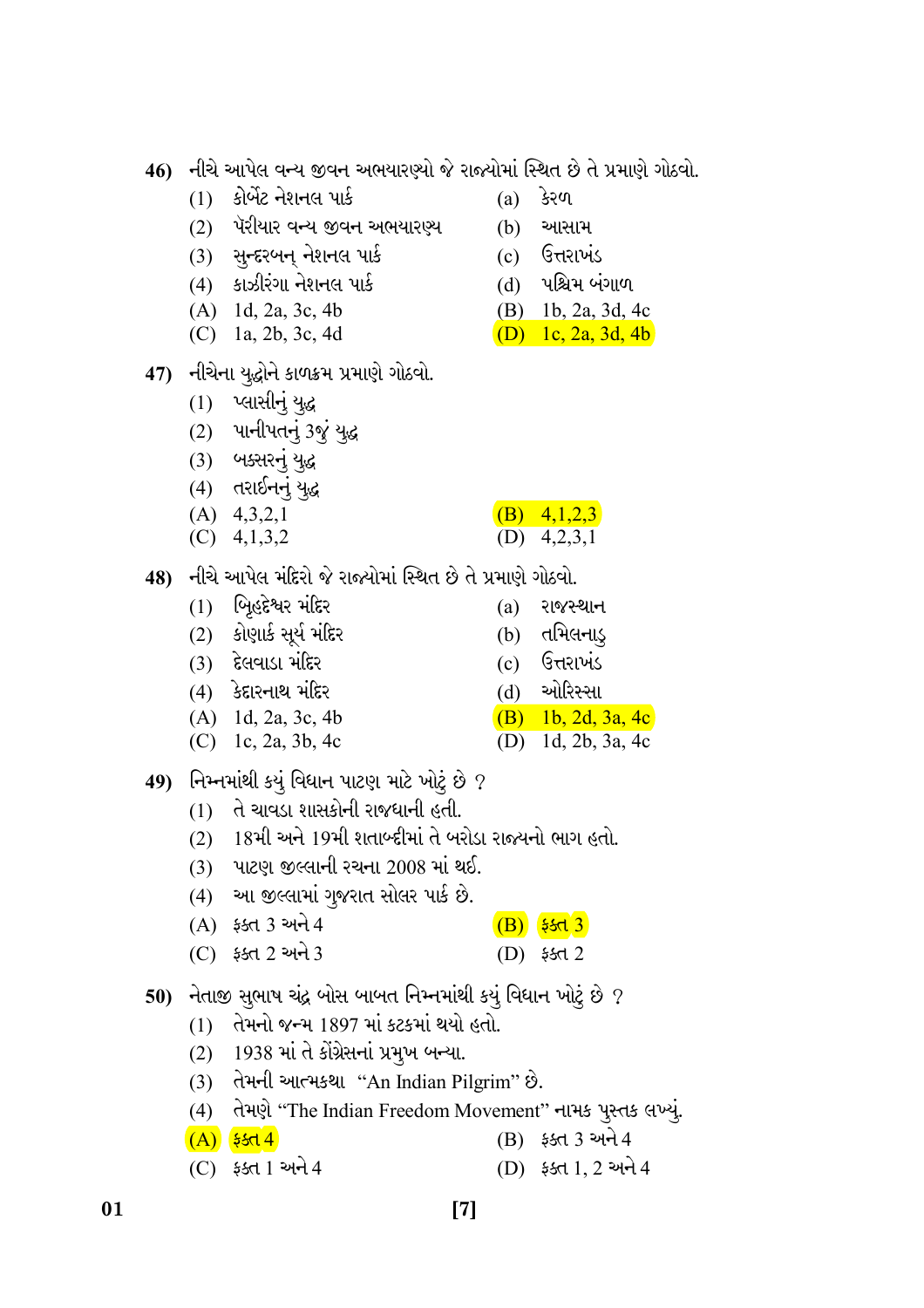|     | $\mathbf{51}$ ) ભારતને સ્વતંત્રતા મળી તે દિવસે ઈંગ્લૈન્ડનાં પ્રધાનમંત્રી કોણ હતા ? |                                                                                     |     |                                            |  |
|-----|------------------------------------------------------------------------------------|-------------------------------------------------------------------------------------|-----|--------------------------------------------|--|
|     |                                                                                    | $\overline{(A)}$ ક્લીમેન્ટ ઍટલી                                                     |     | (B) વિન્સ્ટન્ ચર્ચીલ                       |  |
|     |                                                                                    | (C) ચેમ્બરલૅન                                                                       |     | (D) સ્ટેનલી બાલ્ડવીન                       |  |
| 52) |                                                                                    | ખેલાડીઓને તેમની રમત સાથે જોડો.                                                      |     |                                            |  |
|     |                                                                                    | $(1)$ માલવિકા બન્સોડ                                                                | (a) | તૈરાકી                                     |  |
|     |                                                                                    | (2) અંકિતા રૈના                                                                     |     | $(b)$ નિશાનબાજી                            |  |
|     |                                                                                    | (3) મન્ના પટેલ                                                                      |     | (c) ટેનિસ                                  |  |
|     |                                                                                    | (4) લક્ષ્ટા ગોસ્વામી                                                                |     | (d) બેડમિન્ટન                              |  |
|     |                                                                                    | $(A)$ 1c, 2a, 3b, 4d                                                                |     | $(B)$ 1d, 2c, 3a, 4b                       |  |
|     |                                                                                    | (C) 1a, 2b, 3d, 4c                                                                  |     | $(D)$ 1d, 2a, 3b, 4c                       |  |
|     |                                                                                    | 53) $\,$ 1983 ક્રિકેટ વિશ્વ કપ બાબત નિમ્નમાંથી કયું વિધાન સાચું છે $\,$ ?           |     |                                            |  |
|     |                                                                                    | (1) સેમી ફાઈનલમાં ભારતે ઓસ્ટ્રેલિયાને હરાવ્યું.                                     |     |                                            |  |
|     |                                                                                    | (2) મોહિન્દર અમરનાથ ફાઈનલ્સના મૅન ઑફ ધ મૅચ હતાં.                                    |     |                                            |  |
|     |                                                                                    | (3)   સેમી ફાઈનલમાં વેસ્ટ ઈન્ડિસે પાકિસ્તાનને હરાવ્યું.                             |     |                                            |  |
|     |                                                                                    | (4) વેસ્ટ ઈન્ડિસ ટીમનાં કપ્તાન વિવિયન રિચર્ડ્સ હતા.                                 |     |                                            |  |
|     |                                                                                    | <u>(A) ફ્ક્ત 2 અને 3</u>                                                            |     | $(B)$ $55d$ , $2, 3$ અને 4                 |  |
|     |                                                                                    | $(C)$ ફક્ત 1, 2 અને 4                                                               |     | (D) ફક્ત 1 અને 2                           |  |
|     |                                                                                    | 54)   નીચેનામાંથી જેમને સર્વ પ્રથમ અશોક ચક્ર એનાયત કરવામાં આવ્યો તે પોલિસ ઓફિસર કોણ |     |                                            |  |
|     | હતા ?                                                                              |                                                                                     |     |                                            |  |
|     |                                                                                    | $(A)$ અશોક કામટે                                                                    |     | (B) મોહન ચંદ્ર શર્મા                       |  |
|     |                                                                                    | (C) પ્રમોદ કુમાર સતપથી                                                              |     | (D) રન્ધીર વર્મા                           |  |
| 55) |                                                                                    | UNO નું મુખ્યાલય ____ ખાતે છે.                                                      |     |                                            |  |
|     |                                                                                    | $(A)$ લડન                                                                           | (B) | હેગ                                        |  |
|     |                                                                                    | (C) વાર્શિષ્ટન                                                                      |     | <mark>(D)</mark> ન્યૂ યોર્ક                |  |
|     |                                                                                    |                                                                                     |     |                                            |  |
| 56) |                                                                                    | નીચેનાં મુખ્યમંત્રીઓનાં નામ રાજ્યો સાથે ગોઠવો.                                      |     |                                            |  |
|     | (1)                                                                                | વાય એસ જગન મોહન રેડ્ડી                                                              | (a) | તેલંગાણા                                   |  |
|     | (2)                                                                                | ચંદ્રશેખર રાવ                                                                       | (b) | તમિલનાડ્                                   |  |
|     | (3)                                                                                | એમ કે સ્ટાલીન                                                                       | (c) | આંધ્ર પ્રદેશ                               |  |
|     |                                                                                    | (4) પિનારાઈ વિજયન                                                                   |     | (d) કેરળ                                   |  |
|     |                                                                                    | $(A)$ 1a, 2c, 3d, 4b<br>(C) 1b, 2d, 3a, 4c                                          |     | $(B)$ 1c, 2a, 3b, 4d<br>(D) 1d, 2b, 3c, 4a |  |
|     |                                                                                    |                                                                                     |     |                                            |  |
| 57) |                                                                                    | 1999 માં કારગીલ યુદ્ધનાં સમયે ભારતનાં રક્ષા મંત્રી કોણ હતાં ?                       |     |                                            |  |
|     |                                                                                    | $\overline{A}$ ) જ્યોર્જ ફર્નાન્ડીઝ                                                 | (B) | જશવંત સિંગ                                 |  |
|     |                                                                                    | (C) અરૂણ જટલી                                                                       |     | (D) મનોહર પરિકર                            |  |

 $[8]$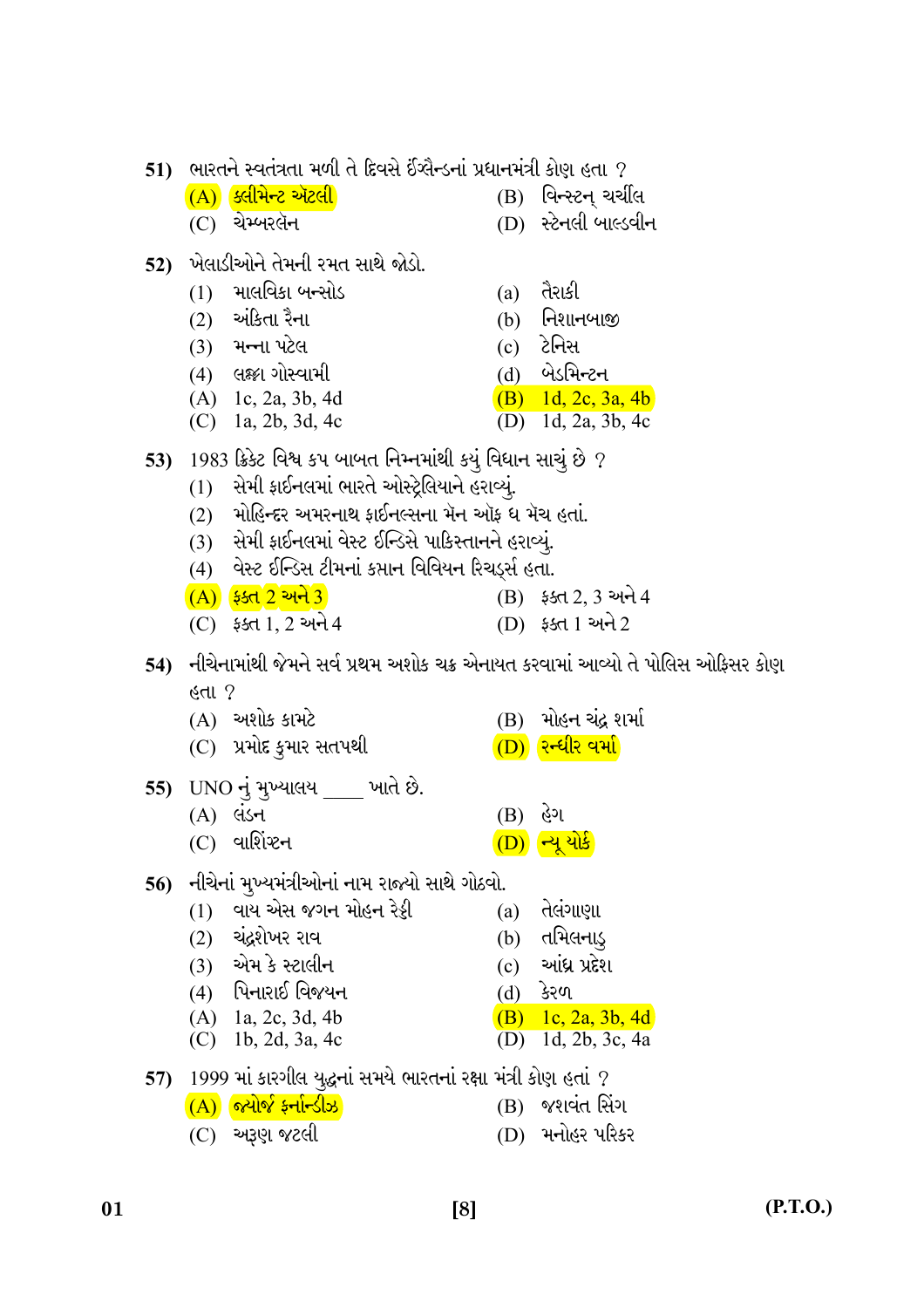- 58) "The Guide" પુસ્તક કોણે લખ્યું ?
	- $(A)$  સલમાન રશદી
	- $(C)$  વિક્રમ શેઠ
- 59) નીચેના પુસ્તકો તેમના લેખક સાથે ગોઠવો.
	- $(1)$  ગીત ગોવિંદ
	- $(2)$  વિક્રમોર્વશીયમ
	- (3) બુદ્ધચરિત
	- (4) પૃથ્વીરાજ રાસો
	- $(A)$  1a, 2b, 3d, 4c

(C) 1b, 2a, 3d, 4c

 $(B)$  જુમ્પા લહિરી

- $\overline{(\mathrm{D})}$  આર કે નારાયણ
- $(a)$  કાલીદાસ
- જયદેવ  $(b)$
- ચાંદ બરદોઈ  $(c)$
- અશ્વઘોષ  $(d)$
- (B) 1a, 2b, 3c, 4d
- (D) 1b, 2a, 3c, 4d

## નિમ્ન વિધાનોને વાંચી અને પ્રશ્ન નંબર 60 થી 64 ના જવાબ આપો :

 $P, Q, R, S$  અને T તે દિલ્હી, લખનઉ, ચંડીગઢ, મેરઠ અને કાનપૂરનાં વિદ્યાર્થી છે. તેમણે વિભિન્ન વિષયો ગણિત, અંગ્રેજી, હિન્દી, વિજ્ઞાન અને ભૂગોળમાં ટોપ કર્યું.

- જે વિદ્યાર્થીએ હિન્દીમાં ટોપ કર્યું તે દિલ્હીનો નથી.  $(1)$
- કાનપુરનાં વિદ્યાર્થીએ ગણિતમાં ટોપ કર્યું.  $(2)$
- (3) Q મેરઠ થી આવ્યો છે અને S દિલ્હી થી.
- (4) ચંડીગઢના વિદ્યાર્થીએ વિજ્ઞાનમાં ટોપ કર્યું નથી.
- (5) P એ વિજ્ઞાનમાં ટોપ કર્યું અને T એ ભૂગોળમાં ટોપ કર્યું.
- **60) હિન્દી**માં કયા વિદ્યાર્થીએ ટોપ કર્યું ?
	- $(B)$  Q  $(A)$   $P$  $(D)$  આમાંથી કોઈ નહીં  $(C)$  R
- $61$ ) અંગ્રેજીનો ટોપર કયા શહેરથી આવે છે ?
	- $(A)$  દિલ્હી  $(B)$  લખનઉ  $(D)$  આમાંથી કોઈ નહીં
		- $(C)$  ચંડીગઢ
- 62) ચંડીગઢનાં વિદ્યાર્થીએ કયા વિષયમાં ટોપ કર્યું ?
	- $(B)$  હિન્દી

 $[9]$ 

- $(D)$  આમાંથી કોઈ નહીં
- 63) વિજ્ઞાનનો ટોપર કયા શહેરથી આવે છે  $\it 7$ 
	- $(A)$  લખનઉ

 $(A)$  ગણિત

 $(C)$  ભૂગોળ

- $(C)$  કાનપૂર
- 64) R કયા શહેરનો છે ?
	- $(A)$  લખનઉ
	- $(C)$  દિલ્હી

01

- (B) મેરઠ
- (D) આમાંથી કોઈ નહીં
- (B) ચંડીગઢ
- $\overline{D}$ ) આમાંથી કોઈ નહીં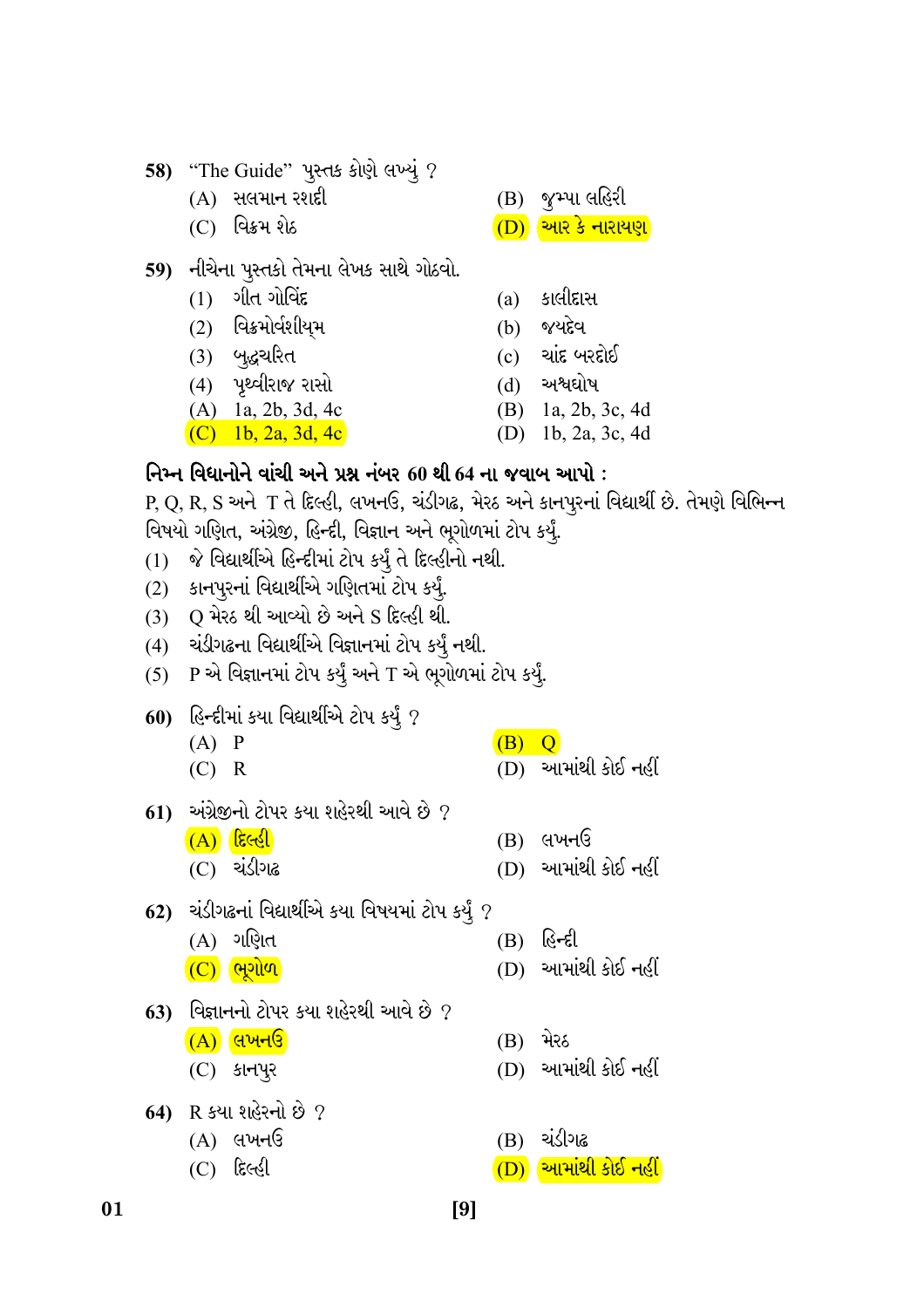| (1)<br>(2) | નિમ્ન વિધાનો વાંચી અને પ્રશ્ન નંબર 65 થી 69 ના જવાબ આપો :<br>એક હોટલમાં 5 મિત્રો અમિત, ભારતી, ચરણ, દિપક અને ઈશાન બેઠા છે. તે 5 વિભિન્ન રંગોની ટોપી<br>પહેરીને બેઠા છે – પીળી, વાદળી, લીલી, સફેદ અને લાલ. એ સિવાય તેઓ 5 વિભિન્ન નાસ્તા –<br>બર્ગર, સેન્ડવિચ, આઈસક્રીમ, પેસ્ટ્રી અને પિઝ્ઝા ખાઈ રહ્યા છે.<br>લાલ ટોપી પહેરેલો વ્યક્તિ પેસ્ટ્રી ખાય છે.<br>્અમિત આઈસક્રીમ ખાતો નથી અને ચરણ સેન્ડવિચ ખાય છે. |                                        |                                                    |  |  |  |
|------------|----------------------------------------------------------------------------------------------------------------------------------------------------------------------------------------------------------------------------------------------------------------------------------------------------------------------------------------------------------------------------------------------------------|----------------------------------------|----------------------------------------------------|--|--|--|
|            | (3) ભારતી એ પીળી ટોપી પહેરી છે અને અમિતે વાદળી ટોપી પહેરી છે.<br>(4) ઈશાન પિઝ્ઝા ખાય છે અને તેને લીલી ટોપી પહેરી નથી.                                                                                                                                                                                                                                                                                    |                                        |                                                    |  |  |  |
|            | 65) અમિત શું ખાય છે ?<br>$\overline{(A)}$ બર્ગર<br>$(C)$ આઈસક્રીમ                                                                                                                                                                                                                                                                                                                                        |                                        | (B) સેન્ડવિચ<br>(D) પેસ્ટ્રી                       |  |  |  |
|            | 66) લીલી ટોપી કોણે પહેરી છે ?<br>$(A)$ અમિત<br>$(C)$ থি?                                                                                                                                                                                                                                                                                                                                                 | (B)<br>(D)                             | ભારતી<br>દિપક                                      |  |  |  |
|            | 67) આઈસક્રીમ કોણ ખાય છે ?<br>$(A)$ અમિત<br>$(C)$ ચરણ                                                                                                                                                                                                                                                                                                                                                     | (D)                                    | $\overline{(B)}$ ભારતી<br>દિપક                     |  |  |  |
|            | 68) ઈશાને પહેરેલી ટોપીનો રંગ કયો છે ?<br>$(A)$ પીળી<br>$(C)$ લીલી                                                                                                                                                                                                                                                                                                                                        | (B)<br>$\overline{(\mathrm{D})}$ सिईंह | વાદળી                                              |  |  |  |
|            | 69) નિમ્નમાંથી કયું જોડકું સાચું નથી ?<br>$(A)$ પીળી ટોપી + આઈસક્રીમ<br>$(C)$ લીલી ટોપી + પિઝ્ઝા                                                                                                                                                                                                                                                                                                         |                                        | $(B)$ લાલટોપી + પેસ્ટ્રી<br>(D) વાદળી ટોપી + બર્ગર |  |  |  |
| 70)        | નિમ્ન તારીખોમાંથી, કઈ તારીખે પૃથ્વી થી સૂર્ય સુધીનું અંતર સૌથી વધુ હોય છે ?<br>્22મી ડિસેમ્બર<br>(A)<br>$(C)$ 3જી જાન્યુઆરી                                                                                                                                                                                                                                                                              |                                        | (B) 21 મી જૂન<br>(D) 4થી જુલાઈ                     |  |  |  |
|            | 71)   ગુજરાતમાં રાસાયણિક અને પેટ્રો કેમીકલ ઉત્પાદોની આયાત-નિકાસ માટેનું સૌથી મોટું બંદર કયું<br>છે ?<br>(A) કડલા                                                                                                                                                                                                                                                                                         | (B)                                    | ઓખા                                                |  |  |  |
| 72)        | હઝીરા<br>(C)<br>ભારતીય સંવિધાનમાં નિમ્નમાંથી કઈ ન્યાયિક સંસ્થાનો ઉલ્લેખ કરવામાં આવ્યો છે ?<br>(A) ગ્રામ ન્યાયાલયો                                                                                                                                                                                                                                                                                        | $(D)$ हि $\sqrt{8}$                    | (B) ફાસ્ટ ટ્રેક કોર્ટ                              |  |  |  |

 $(C)$  લોક અદ્દાલત (D) <mark>જીલ્લા અદાલત</mark>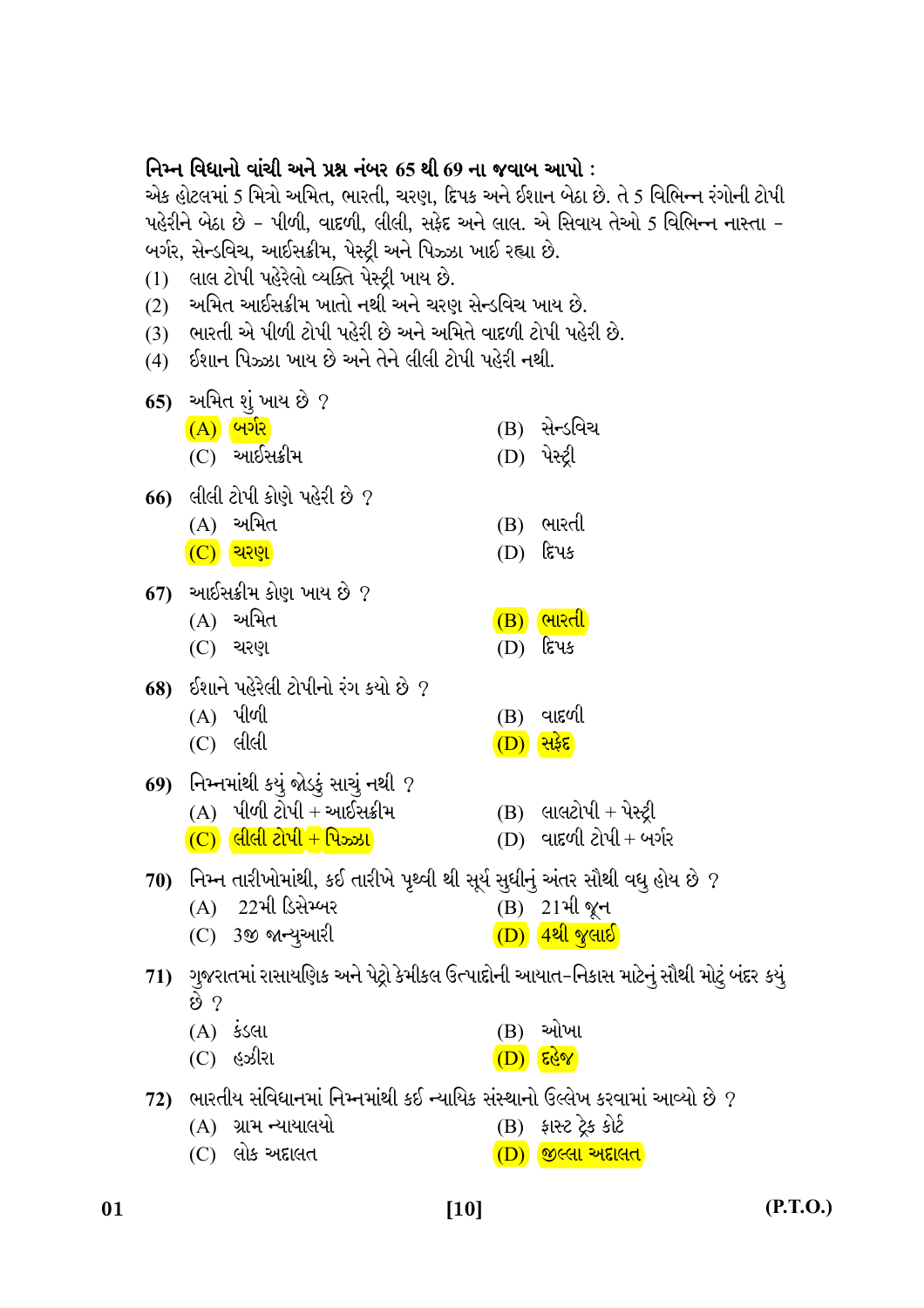73) 2022 ગણતંત્ર દિવસ પરેડમાં નિમ્ન રાજ્યોની ઝાંખીઓમાંથી કયા રાજ્યની ઝાંખીએ શ્રેષ્ઠ એવોર્ડ પ્રાપ્ત કર્યો ?  $\overline{(B)}$  उत्तर प्रदेश  $(A)$  ગુજરાત  $(C)$  રાજસ્થાન  $(D)$  મધ્ય પ્રદેશ  $74$ ) કયા દિવસને વિશ્વ કેન્સર દિવસ તરીકે ગણવામાં આવે છે ? (A) 4થી જાન્યુઆરી  $\left(\mathrm{\mathbf{B}}\right)$   $\left(4$ થી ફેબ્રુઆરી (C) 4થી માર્ચ (D) 4થી એપ્રિલ 75) મહાકાલી નદી પર પુલ નિર્માણ માટે ભારતે કયા દેશ સાથે કરાર કર્યા છે ?  $(A)$  બાંગ્લાદેશ  $(B)$  મ્યાનમાર  $(C)$  ભૂતાન  $(D)$  નેપાળ 76) ઈન્ડિયન ઈન્સ્ટીટ્યૂટ ઑફ સાઈન્સ એ ભારતના સૌથી શક્તિશાળીઓમાનું એક સૂપર કોમ્પ્યૂટર બનાવ્યું છે આ સુપર કોમ્પ્યૂટરનું નામ શું છે ? - Question Cancelled (B) પરમ પ્રવેગ (A) પરમ પરશ્  $(D)$  આમાંથી કોઈ નહીં (C) પરમ ગરૂડા 77) તાજેતરમાં પ્રધાનમંત્રી નરેન્દ્ર મોદીએ કયા શહેરમાં ''સ્ટેચ્યુ ઓફ ઈક્વાલીટી''નું અનાવરણ કર્યું ?  $(B)$  ચેન્નઈ  $(A)$  બેંગ્લુરૂ  $(C)$  હૈદ્રાબાદ  $(D)$  નાગપૂર  $78$ ) 2022 માં ભારતમાં નિમ્નમાંથી કયા 2 સ્થળોને નવા રામસર સ્થળોની માન્યતા આપવામાં આવી છે ? - Question Cancelled  $(A)$  ભાકરીયા વન્યજીવ અભયારણ્ય અને ખીજડીયા પક્ષી અભયારણ્ય (B) ખીજડીયા પક્ષી અભયારણ્ય અને બરામપુરા વન્યજીવ અભયારણ્ય (C) બરામપુરા વન્યજીવ અભયારણ્ય અને પલાસા પક્ષી અભયારણ્ય (D) પલાસા વેટલેન્ડ અને ખીજડીયા પક્ષી અભયારણ્ય \_ ખાતે ભારત સરકારે પ્રથમ જીઓલોજીકલ પાર્ક માટેની મંજૂરી આપી છે. 79) (A) કોરાપૂત, ઓરિસ્સા (B) દવનગિરી, કર્ણાટક  $(C)$  જબલપુર, મધ્યપ્રદેશ  $(D)$  આમાંથી કોઈ નહીં 80) નીરજ ચોપડા માટે નિમ્નમાંથી કયું વિધાન ખોટું છે ? (1) 2021 ની ઓલમ્પ્ક્સિમાં તેમણે સવર્ણ પદક જીત્યો. (2) તેઓ ભારતીય સેનાની 1લી મહાર રેજીમેન્ટમાં કાર્યરત છે. (3) 2018 એશિયાન રમતોત્સવમાં તેમણે સૂવર્ણ પદક જીત્યો. (4) તેમને 2021 માં પદ્મવિભૂષણ એનાયત કરવામાં આવ્યો.  $(A)$   $$5d 2$  અને 4  $(B)$  ફક્ત 1, 2 અને 4  $(C)$   $55d$  2 અને 3  $(D)$  ફક્ત 1 અને 3

 $[11]$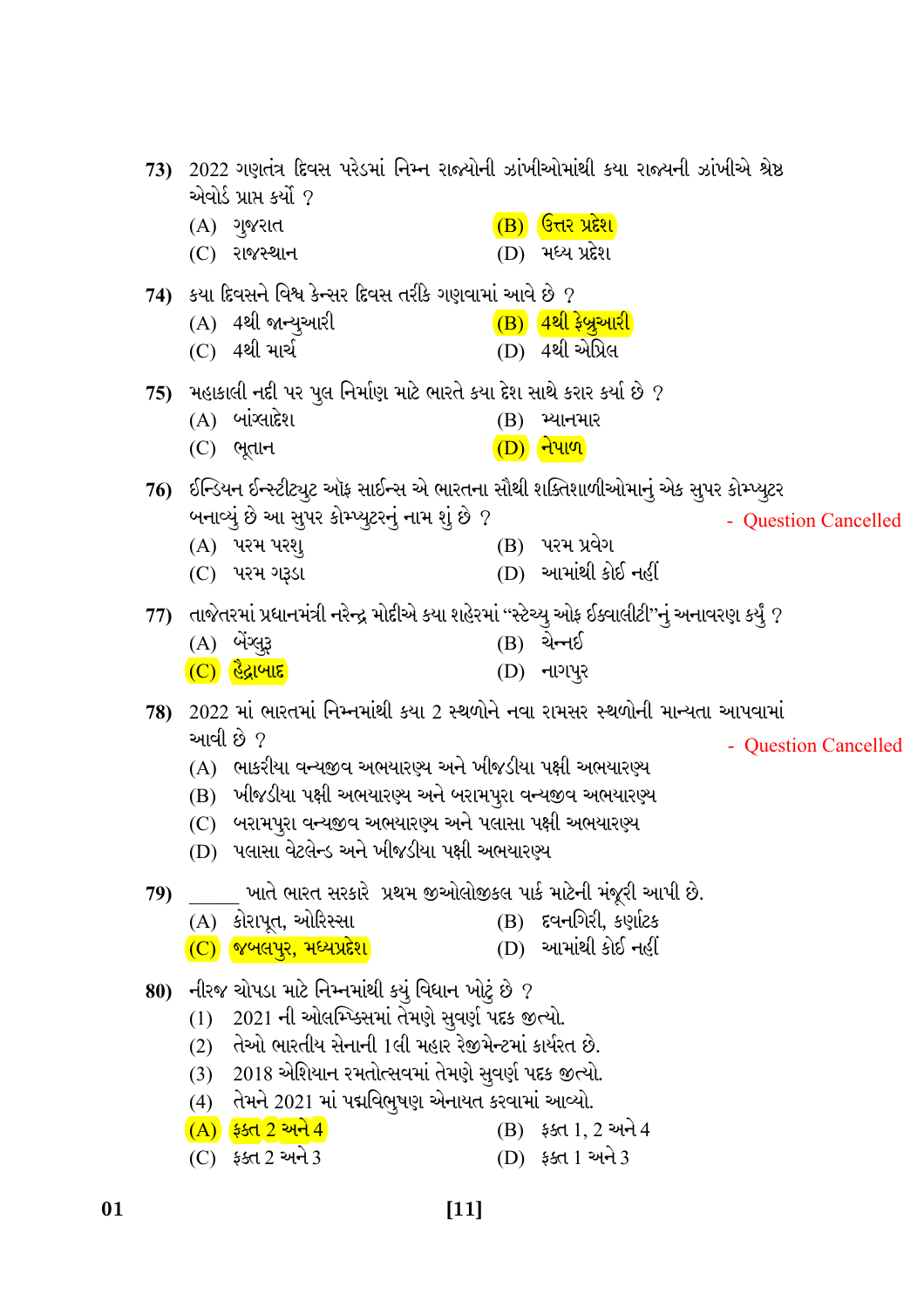|     |                                                                                    |                   | 81) પ્રધાનમંત્રી જન ધન યોજનામાં ખાતું ખોલાવવા માટે ન્યૂનતમ આયુ ____ છે. - Question Cancelled |
|-----|------------------------------------------------------------------------------------|-------------------|----------------------------------------------------------------------------------------------|
|     | $(A) 16$ qu                                                                        |                   | $(B)$ 21 વર્ષ                                                                                |
|     | $(C)$ 20 વર્ષ                                                                      |                   | $(D)$ 18 વર્ષ                                                                                |
| 82) | ISRO નું ટેલીમેટ્રી ટ્રેકીંગ અને કમાન્ડ નેટવર્ક (ISTRAC) જે અવારનવાર સમાચારમાં હોય |                   |                                                                                              |
|     | છે તે ખાતે સ્થિત છે.                                                               |                   |                                                                                              |
|     | $(A)$ નવી દિલ્હી                                                                   |                   | $(B)$ પુના                                                                                   |
|     | $(C)$ શ્રીહરિકોટા                                                                  |                   | <u>(D) બેંગ્લુરૂ</u>                                                                         |
|     | 83) માનવ કીડની સ્ટોનમાં જોવા મળતું મુખ્ય રાસાયણિક સંયોજન ____ છે.                  |                   |                                                                                              |
|     | (A) યુરિક એસિડ                                                                     |                   | (B) કેલ્શિયમ કાર્બોનેટ                                                                       |
|     | $(C)$ કેલ્શિયમ ઓક્ઝાલેટ $\,$                                                       |                   | ___(D) કેલ્શિયમ સર્લ્ફેટ                                                                     |
| 84) | . દાગીના બનાવવા માટે સામાન્ય રીતે સોનામાં મિશ્રિત કરવામાં આવતું ધાતું ______ છે.   |                   |                                                                                              |
|     | $(A)$ $\overrightarrow{\omega}$ s                                                  |                   | $(B)$ લોઢું<br>- Question Cancelled                                                          |
|     | $(C)$ <i>isl</i>                                                                   |                   | (D) તાબૂ                                                                                     |
|     | 85) કયા મનોવિજ્ઞાની દ્વારા 'hierarchy of needs' ની થિયરી રજૂ કરવામાં આવી ?         |                   |                                                                                              |
|     | (A) કાર્લ રોજર્સ                                                                   |                   | $\overline{(B)}$ અબ્રાહમ મેસ્લો                                                              |
|     | $(C)$ અલ્ફ્રેડ ઍડલર                                                                |                   | $(D)$ ઍરીક ઍરીક્સન                                                                           |
|     | 86) મનોવિજ્ઞાની ઈવાન પૉવલોવ કયા પ્રાણી સાથે પ્રયોગ માટે પ્રખ્યાત હતાં ?            |                   |                                                                                              |
|     | $(A)$ (3 $\epsilon$                                                                |                   | (B) ગિની ડ <del>્રક</del> ર                                                                  |
|     | $(C)$ (हूतरा                                                                       | (D)               | સસલા                                                                                         |
| 87) | પ્રખ્યાત મનોવિજ્ઞાની સિગ્મંડ ફ્રોઈડ કયા દેશનાં હતા $\,2\,$                         |                   |                                                                                              |
|     | $(A)$ જર્મની                                                                       |                   | (B) સ્પેઈન                                                                                   |
|     | $(C)$ ઓસ્ટ્રીયા                                                                    |                   | (D) હંગરી                                                                                    |
| 88) | પુસ્તક 'Annihilation of Caste' ના લેખક કોણ હતા ?                                   |                   |                                                                                              |
|     | (A) એમ કે ગાંધી                                                                    |                   | $\overline{(B)}$ બી આર આંબેડકર                                                               |
|     | $(C)$ જે એલ નહેરૂ                                                                  |                   | $(D)$ વલ્લભભાઈ પટેલ                                                                          |
| 89) | સમાજશાસ્ત્રીઓને તેમના દેશ સાથે જોડો.                                               |                   | - Answer "A" & "D" both are correct                                                          |
|     | મેક્સ વેબર<br>(1)                                                                  | $\left( a\right)$ | ફ્રાન્સ                                                                                      |
|     | ટૅલકૉટ પારસન્સ<br>(2)                                                              | (b)               | ઈંગ્લેન્ડ                                                                                    |
|     | જર્મી બેન્ચામ<br>(3)                                                               | (c)               | જર્મની                                                                                       |
|     | (4) એમિલ ડર્ખેમ                                                                    | (d)               | યૂએસએ                                                                                        |
|     | $(A)$ 1c, 2d, 3b, 4a                                                               | (B)               | 1b, 2d, 3c, 4a                                                                               |
|     | 1c, 2b, 3a, 4d<br>(C)                                                              |                   | (D) 1c, 2d, 3b, 4a                                                                           |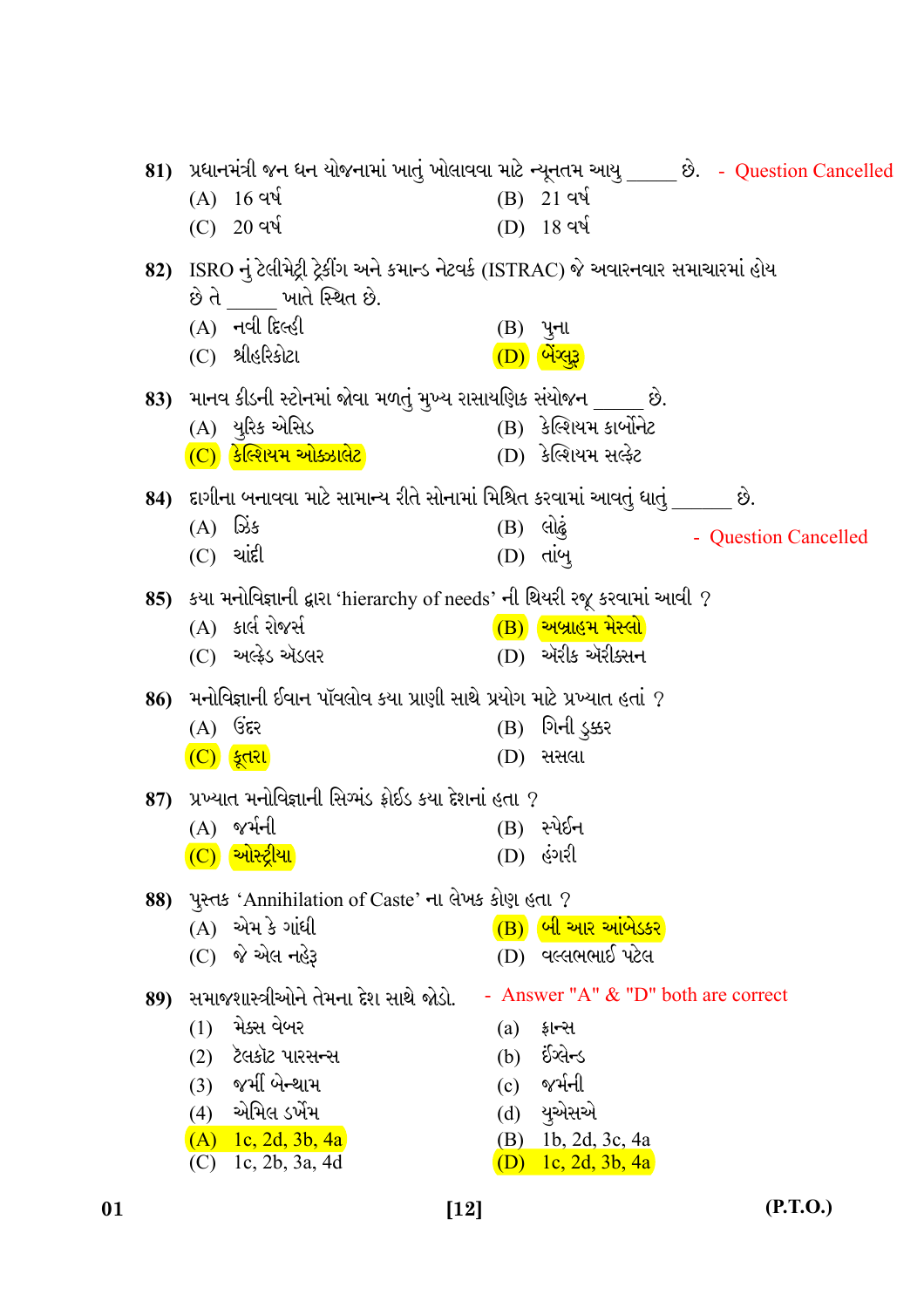|     |     |                                                                                        |            | 90) એ EVERESTER=EVESERRET, તો MOUNTAINS=? - Question Cancelled |
|-----|-----|----------------------------------------------------------------------------------------|------------|----------------------------------------------------------------|
|     | (A) | <b>OMUNTASIN</b>                                                                       | (B)        | <b>UMONATNIS</b>                                               |
|     |     | (C) OUMATNSNI                                                                          |            | (D) UMTNANSIO                                                  |
| 91) |     | ્લતા મંગેશકર બાબત કયું વિધાન ખોટું છે ?                                                |            |                                                                |
|     | (1) | તેમનો જન્મ ભોપાલમાં થયો હતો.                                                           |            |                                                                |
|     |     | (2) તેમને 2001 માં ભારત રત્ન પ્રાપ્ત થયો હતો.                                          |            |                                                                |
|     |     | (3) તેમના પિતાનું નામ હૃદયનાથ મંગેશકર હતું.                                            |            |                                                                |
|     |     | (4) ते राज्यसलानां सदृस्य हता.                                                         |            |                                                                |
|     |     | $(A)$ $$st1, 2$ અને 3                                                                  |            | $(B)$ ફક્ત 1 અને 3                                             |
|     |     | (C) ફક્ત 1, 3 અને 4                                                                    |            | (D) બધાં સાચાં છે.                                             |
|     |     | 92)   સૂર્ય થી તેમના અંતરનાં ક્રમ પ્રમાણે, કયો ગ્રહ મંગળ અને યુરેનસની વચ્ચે સ્થિત છે ? |            |                                                                |
|     |     | (A) પૃથ્વી અને ગ <u>રૂ</u>                                                             |            | $\overline{(B)}$ ગુરૂ અને શનિ                                  |
|     |     | (C) શનિ અને પૃથ્વી                                                                     |            | $(D)$ શનિ                                                      |
|     |     | 93) ભારતીય સેનાએ નિમ્ન સંગઠનોમાંથી કોની સાથે કોન્ક્સ એમ એન્ટી ટૈંક મિસાઈલ સપ્લાઈ       |            |                                                                |
|     |     | કરવાનો કરાર કર્યો છે ?                                                                 |            |                                                                |
|     |     | <u>(A) ભારત ડાયનેમિક્સ લિમિટેડ </u>                                                    | (B)        | <b>DRDO</b>                                                    |
|     |     | (C) ટાટા ડિફેન્સ સિસ્ટમ્સ                                                              | (D)        | <b>ISRO</b>                                                    |
|     |     |                                                                                        |            |                                                                |
|     |     | 94) પશ્ચિમ લહેર એટલે શું ?                                                             |            |                                                                |
|     |     |                                                                                        |            |                                                                |
|     |     | (A) પશ્ચિમી વેશભૂષાનો પ્રકાર છે.                                                       |            |                                                                |
|     |     | (B) તે એક પ્રકારનું પાશ્પાત્ય સંગીત છે.                                                |            |                                                                |
|     |     | <mark>(C) ભારતીય નૌકાદળ દ્વારા કરવામાં આવતી કવાયત છે.</mark>                           |            |                                                                |
|     | (D) | તે રાજસ્થાનનું સ્થાનિક નૃત્યરૂપ છે.                                                    |            |                                                                |
| 95) |     | નીચેના વ્યક્તિઓને સંગઠનો સાથે જોડો.                                                    |            |                                                                |
|     | (1) | પરાગ અગરવાલ                                                                            | (a)        | પેપ્સિકો                                                       |
|     | (2) | ઈન્દિરા નૂયી                                                                           | (b)        | આલ્ફાબેટ ઈન્ક.                                                 |
|     | (3) | સુન્દર પિચ્ચઈ                                                                          | (c)        | માઈક્રોસોફ્ટ                                                   |
|     |     | (4) સત્યા નાડેલા                                                                       | (d)        | ટ્વિટર                                                         |
|     |     | $(A)$ 1b, 2a, 3d, 4c<br>(C) 1d, 2a, 3b, 4c                                             | (B)<br>(D) | 1b, 2a, 3c, 4d<br>1a, 2c, 3d, 4b                               |